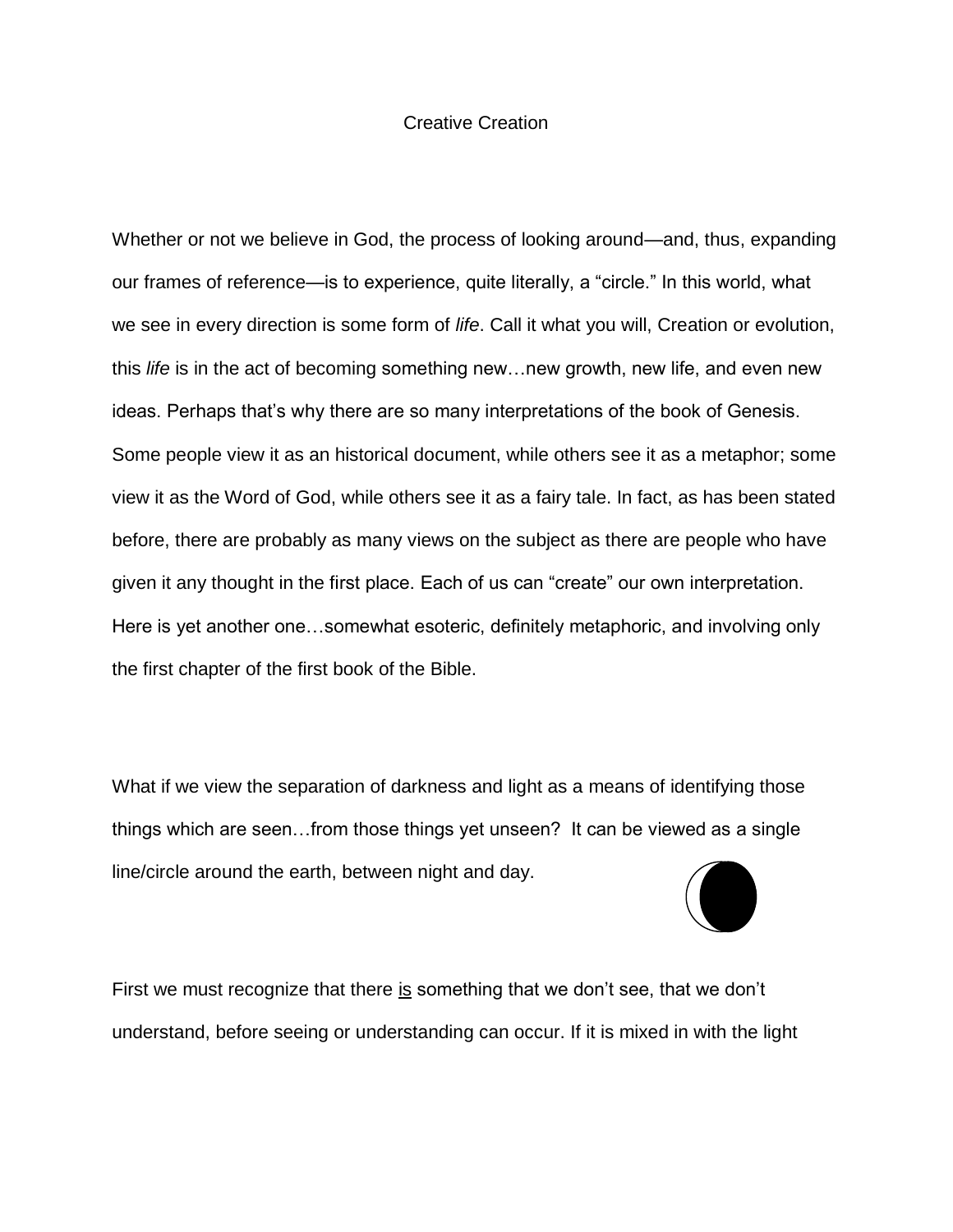(that is, those things which are understood), then we have yet to identify them. And if they are still unidentified, then we may think that we know everything there is to know.

Therefore, God separated the dark from the light, so that we could realize that there are still things to learn…still things "in darkness." Perhaps, what lies in darkness is something that we need to know…but that we don't know that we need to know. So it must be separated from that which we know in order to learn of its existence.

Now, we have something that we need to understand. Evening and morning came: the first day.

Then God separated the waters…into the ones above and the ones below…into the ones we can see and touch and feel…and those which we cannot see, cannot reach out and touch, but can sense. This was to allow us to see with more than our eyes…and give us more than one way in which to understand.



Now, we have a way of understanding that which needs to be understood. Evening and morning came: the second day.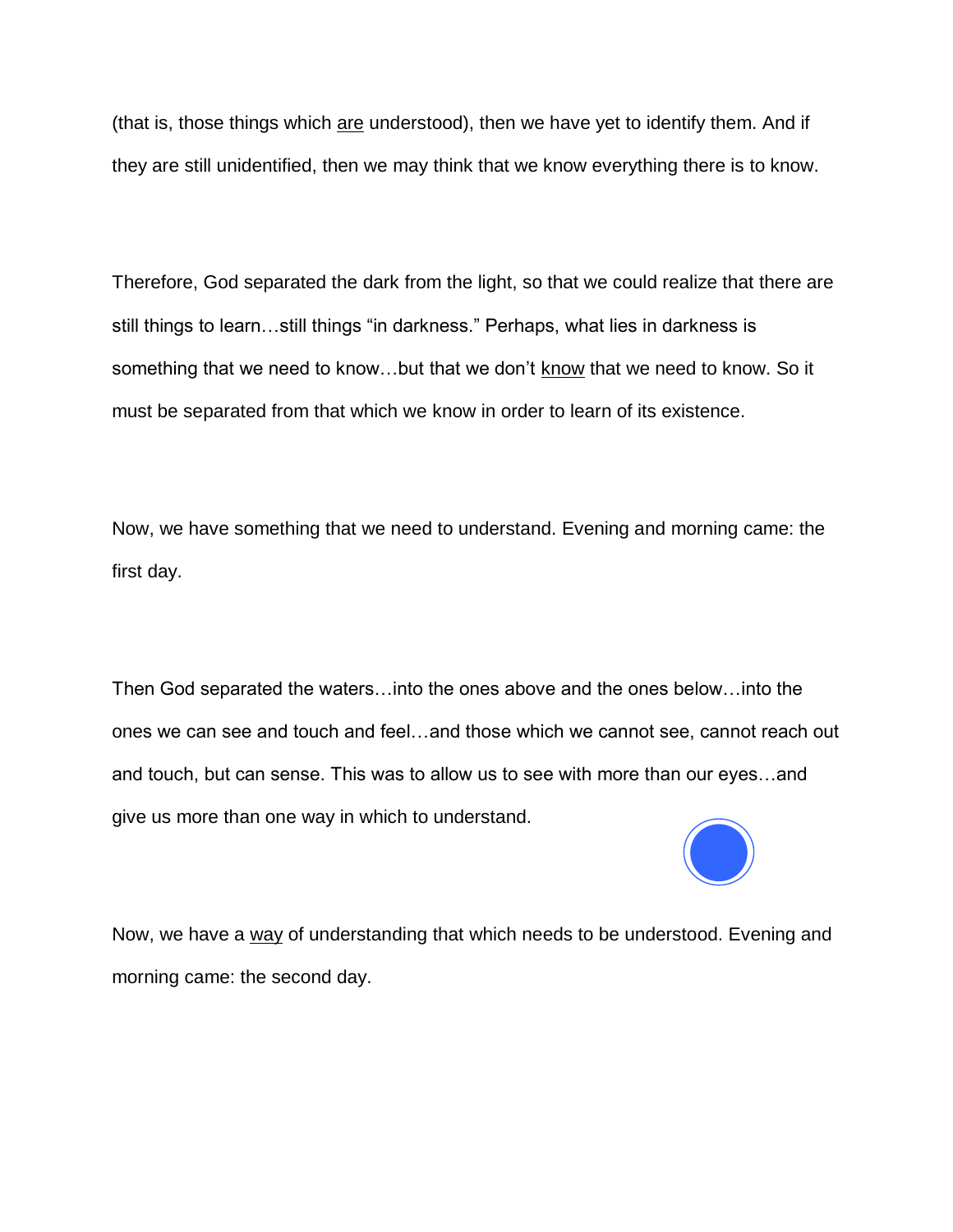Then God separated the dry land from the water. Circles of land, albeit "crooked" circles, apart, coming together, and parting again.



Within the circles, things solidify (land, after all, is a kind of solid), as if we know the truth…the whole truth. But there are many circles of solidifying ideas, and when 2 or more come together, something new is formed…a new idea, perhaps. But, how many ideas are there? How many pieces of dry land?

Now, we understand…even though we understand only one thing at a time. And God saw that it was good.

But water laps at the land. Water, the great peace-maker. (We can't make war while the waves gently rock us.) And when the water rains down on the dry earth, it causes things to grow.



Things that are not as solid as the dry land, not as solid as an idea: Softer things (plants, for example) are ready to be touched, ready to be felt with the new sense that was given with the waters. God saw that it was good. Evening and morning came: the third day.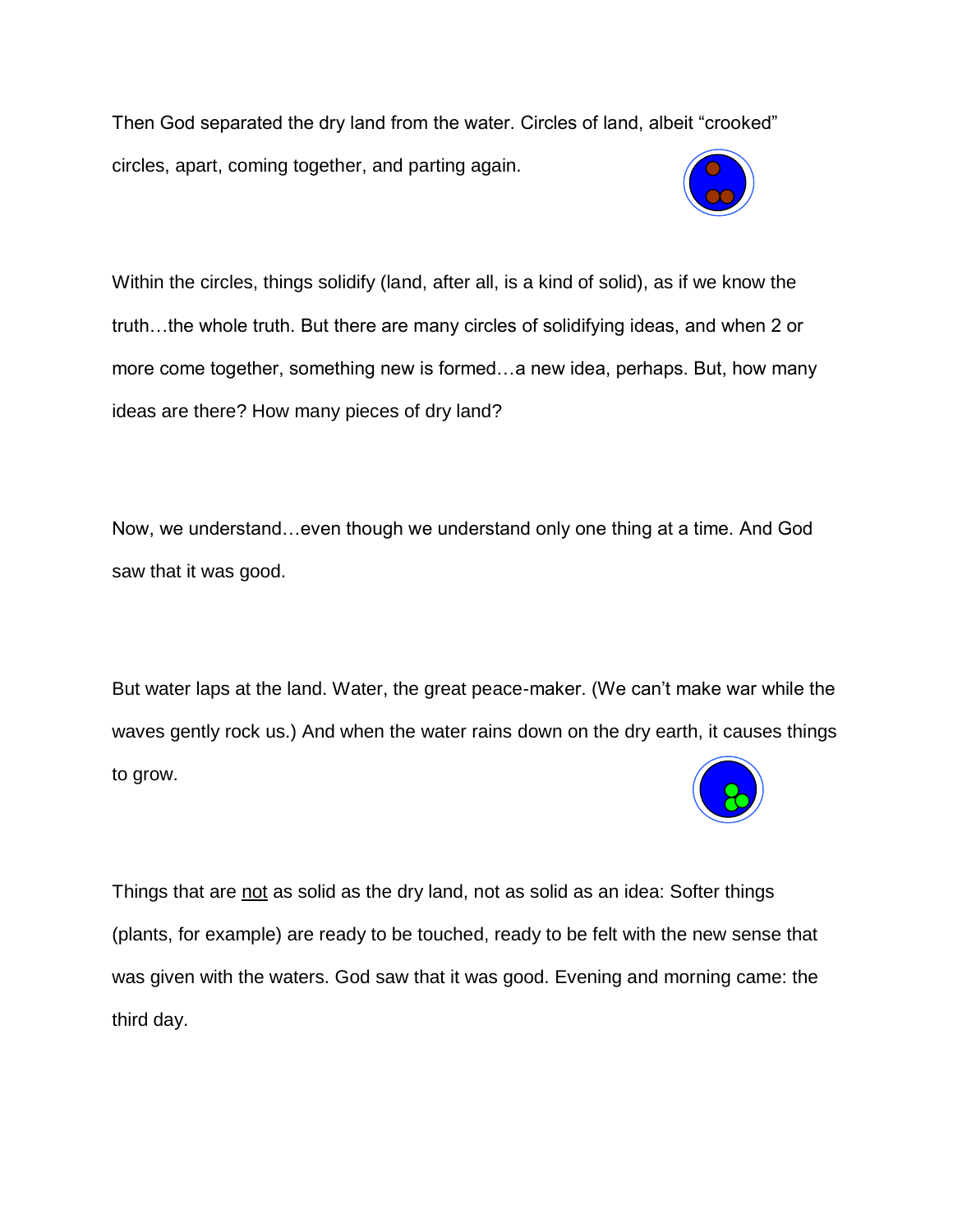The sun by day and the stars by night tell us that there is inherent good within all things. Darkness is not bad. It is a resting place…for us…and for all the unknown ideas yet to be formed. Now, though we still understand within the limits of the circle…the ideas aren't as rigid as they once were. God saw that it was good. Evening and morning came: the fourth day.



And finally, we are given the means to move about on our own, to swim…but not necessarily with the currents; to fly…but not necessarily blown about by the winds of change. And God saw that it was good and blessed these things. Evening and morning came: a fifth day.

And finally, God gave us the means to move on solid land, no longer at the whim of seemingly solid, unchanging ideas without a choice. Animals moving across the land, across the water…joining circles to circles, ideas to ideas, sometimes bumping into one another, sometimes meshing seamlessly into single unifying thought. Sometimes, running and jumping, sometimes swimming, sometimes soaring beyond the heavens. Breaking apart again to join with other circles, meshing and breaking apart…until all is accomplished. And so it was. God saw all He had made, and indeed it was very good. Evening and morning came: the sixth day.